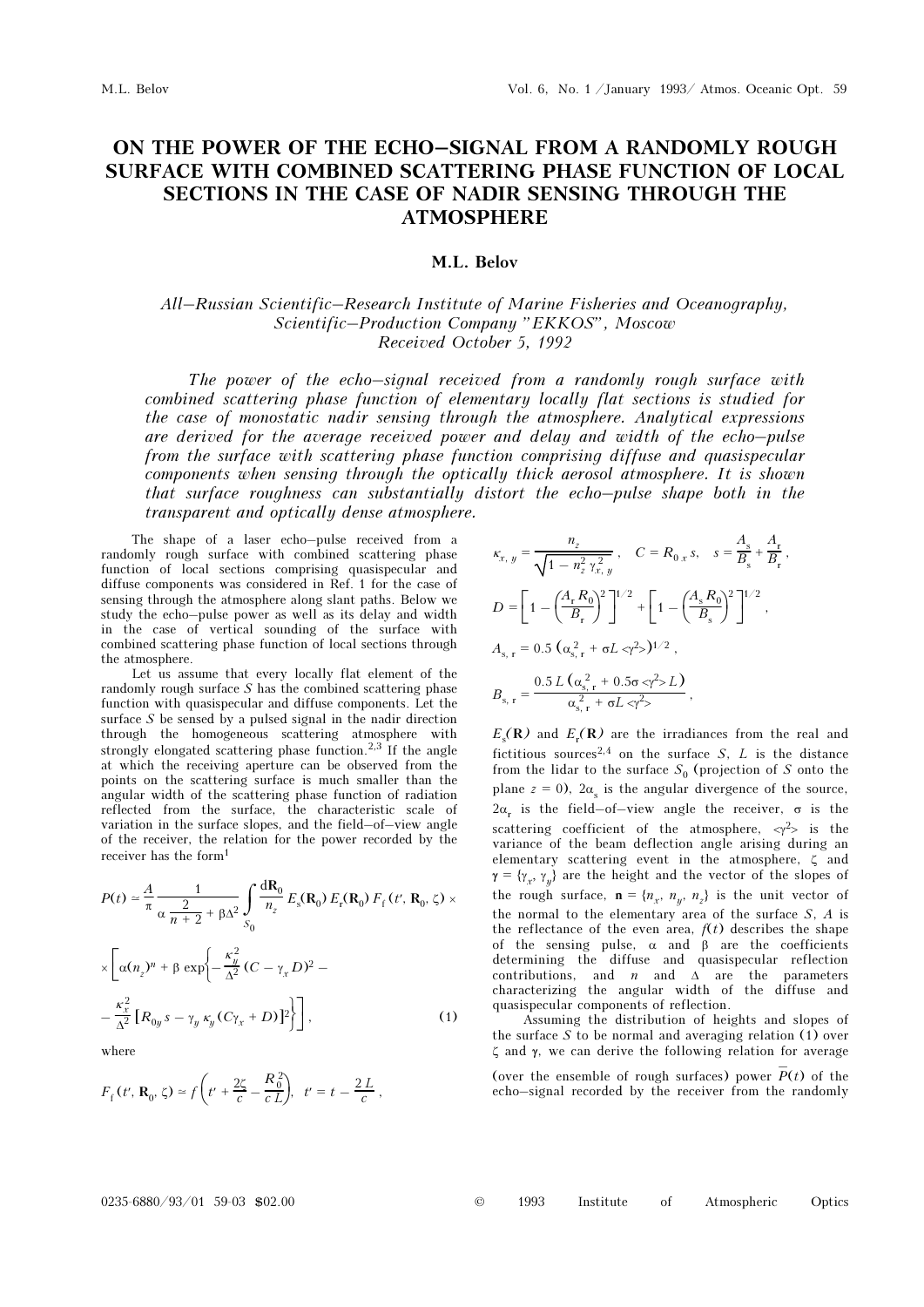rough surface with combined scattering phase function of local sections for the case of vertical sensing through the atmosphere (assuming that the shape of the sounding pulse is Gaussian, i.e.,  $f(t) = 2\pi^{-1/2} \exp\{-4t^2/\tau_s^2\}$ , and the surface is smoothly rough, i.e.,  $\gamma_x^2$ ,  $\gamma_y^2 \ll 1$ ):

$$
\overline{P}(t) = \frac{1}{\alpha} \frac{AP_0 r_r^2 \alpha_r^2 \tau_s cL}{32 B_r^2 B_s^2} \exp\left\{- (\varepsilon - \sigma) 2L - \frac{4(t')^2}{\tau_s^2 \overline{v}_f} \right] \times \left\{ \alpha F_f(\gamma_0) \exp(E_1) \left[ 1 - \Phi(E_1^{1/2}) \right] + \beta \mu_f^{-1} \exp(E_2) \left[ 1 - \Phi(E_2^{1/2}) \right] \right\},
$$
\n(2)

where

$$
E_1 = E_0 p_1^2, p_1 = p - \frac{8 t'}{\tau_s^2 c L \overline{v}_f}, p = \frac{1}{4 B_s^2} + \frac{1}{4 B_t^2},
$$
  

$$
\overline{v}_f = 1 + \frac{32 \sigma^2}{\tau_s^2 c^2}, E_0 = \frac{\tau_s^2 c^2 L^2 \overline{v}_f}{16}, E_2 = E_0 p_2^2,
$$
  

$$
p_2 = p_1 + \frac{s^2}{\Delta^2 \mu_f}, \mu_f = 1 + \frac{8 \gamma_0^2}{\Delta^2},
$$
  

$$
F_f(\gamma_0) = \left(\frac{1}{2 \gamma_0^2}\right)^{(n+1)/4} \exp\left(\frac{1}{4 \gamma_0^2}\right) W_{-\frac{(n+1)}{4};-\frac{(n-1)}{4}}\left(\frac{1}{2 \gamma_0^2}\right),
$$

 $σ<sub>0</sub><sup>2</sup>$  and  $γ<sub>0</sub><sup>2</sup>$  are the variances of heights and slopes of the randomly rough surface S,  $W_{n,m}(x)$  is the Whittaker function,  $r_r$  is the effective radius of the receiving aperture,  $P_0$  is the power emitted by the source, ε is the extinction coefficient of the atmosphere, and  $\tau_s$  is the width of the sensing pulse.

As  $\sigma_0$  and  $\gamma_0 \rightarrow 0$  formula (2) coincides with the relation for the echo–signal power received from the flat surface with combined scattering phase function when sounding through the atmosphere.<sup>5</sup> For  $\beta = 0$ ,  $n = 0$ , and  $\sigma = 0$  formula (2) transforms into the relation for the average power of the echo–signal received from the randomly rough locally Lambertian surface through the transparent atmosphere. For  $\alpha$ and  $\sigma = 0$  as  $\Delta \rightarrow 0$  formula (2) transforms into the relation for the average power of the echo–signal received from the randomly rough locally specular surface through the transparent atmosphere.

Figures 1 and 2 show the calculated results of the shape of the echo–pulse received from the randomly rough surface with combined scattering phase function of local sections for different values of the parameter  $\gamma = \beta/\alpha$  (for different relative contributions of diffuse and quasispecular components of the scattering phase function of the surface). The quantities

 $\overline{P}(t')/\overline{P}(t'=0)$  were calculated from formula (2) with the following values of the parameters:  $\alpha_s = 10^{-2}$ ,  $\alpha_r = 10^{-1}$ ,  $\tau_s = 10^{-9}$  s,  $\Delta = 10^{-2}$ ,  $L = 10^3$  m,  $n = 0$ ,  $\sigma \ll \gamma^2 > 0$  (Fig. 1),  $\sigma \ll \gamma^2$  = 10<sup>-5</sup> m<sup>-1</sup> (Fig. 2),  $\gamma = 0.1$  (curves 2 and 4),  $\gamma = 0.9$ (curves 1 and 3),  $\sigma_0 = 0$  and  $\gamma_0 = 0$  (curves 1 and 2), and  $\sigma_0^2$  $= 3.10^{-2}$  m<sup>2</sup> and  $\gamma_0^2 = 10^{-8}$  (curves 3 and 4).



FIG. 1. Echo–pulse received from the randomly rough surface with combined scattering phase function through the transparent atmosphere.

FIG. 2. Echo–pulse received from the randomly rough surface with combined scattering phase function through the optically thick atmosphere.

It can be seen from the figures that the echo–signal shape depends weakly on the relative contributions of diffuse and quasispecular components of the scattering phase function of the surface when sensing in the nadir. The randomly rough surface and turbidity of the atmosphere strongly distort the echo–signal shape. This is physically connected with the increase of the spot size on the reflecting surface from which the echo–signal arrives to the receiver (due to spreading of the quasispecular component of the scattering phase function of the surface in the atmosphere and of directions of normals to the local reflecting sections).

The delay and width of the echo–signal are the most important parameters determining the temporal behavior of its power. Let us define the delay T and width  $\tau$  of the echo–pulse as follows:

$$
T = \frac{\int_{-\infty}^{\infty} dt \overline{P}(t) t}{\int_{-\infty}^{\infty} dt \overline{P}(t)}, \tau^{2} = \frac{\int_{-\infty}^{\infty} dt \overline{P}(t) (t - T)^{2}}{\int_{-\infty}^{\infty} dt \overline{P}(t)}.
$$
 (3)